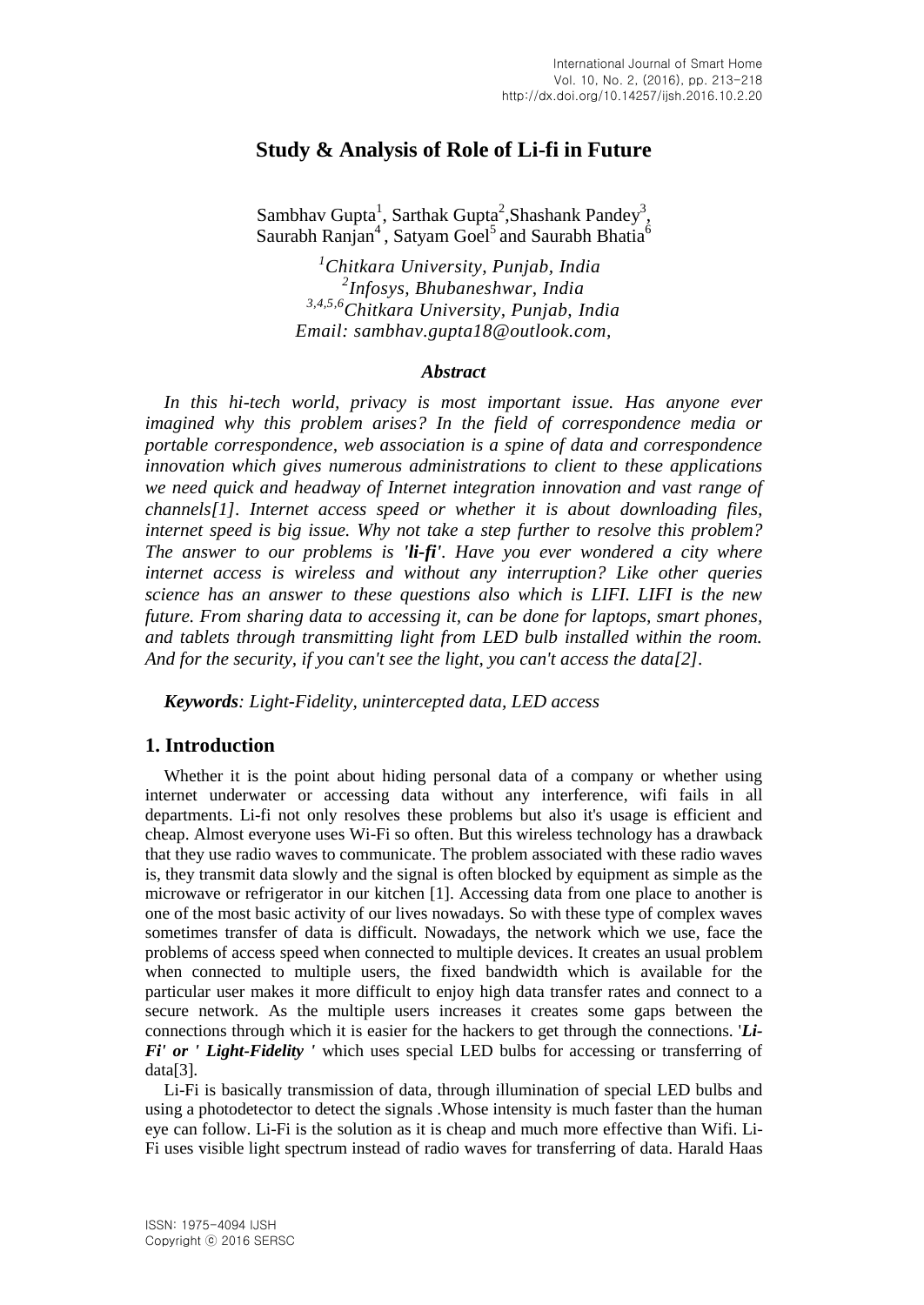from University of Edinburgh gave a splendid thought in his TED, Global chat on LIFI. He clarified "that if the LED is "on" then the advanced 1 can be transmitted and if the drove is "off" at that point the advanced 0 can be transmitted[1]. In this strategy for all information transmission we need is LED's and controller to code or decipher information into LED's. To improve in information transmission or a parallel information transmission by a LED's cluster red, green and blue LED's





**Figure 1. Basic Design of Lifi**

When we went through the project we found few interesting things about it:

- First, of all the unintercepted data access.
- Second, the much faster speed than wi-fi.
- Third, the most important feature is that all the data is confined in one room only.

### **2. The Problems**

Although the usage of wi-fi is vast, but still it has many flaws within it. From privacy to speed, from interference to efficiency it has created problems to the users. Wi-fi routers or modems send harmful ultraviolet radiations to penetrate through the walls.

### **3. The Solutions**

Li-fi is wireless technology, which uses special LED bulbs having spectrum in visible light region. It not only carries much more information but is easy to access and is ecofriendly too.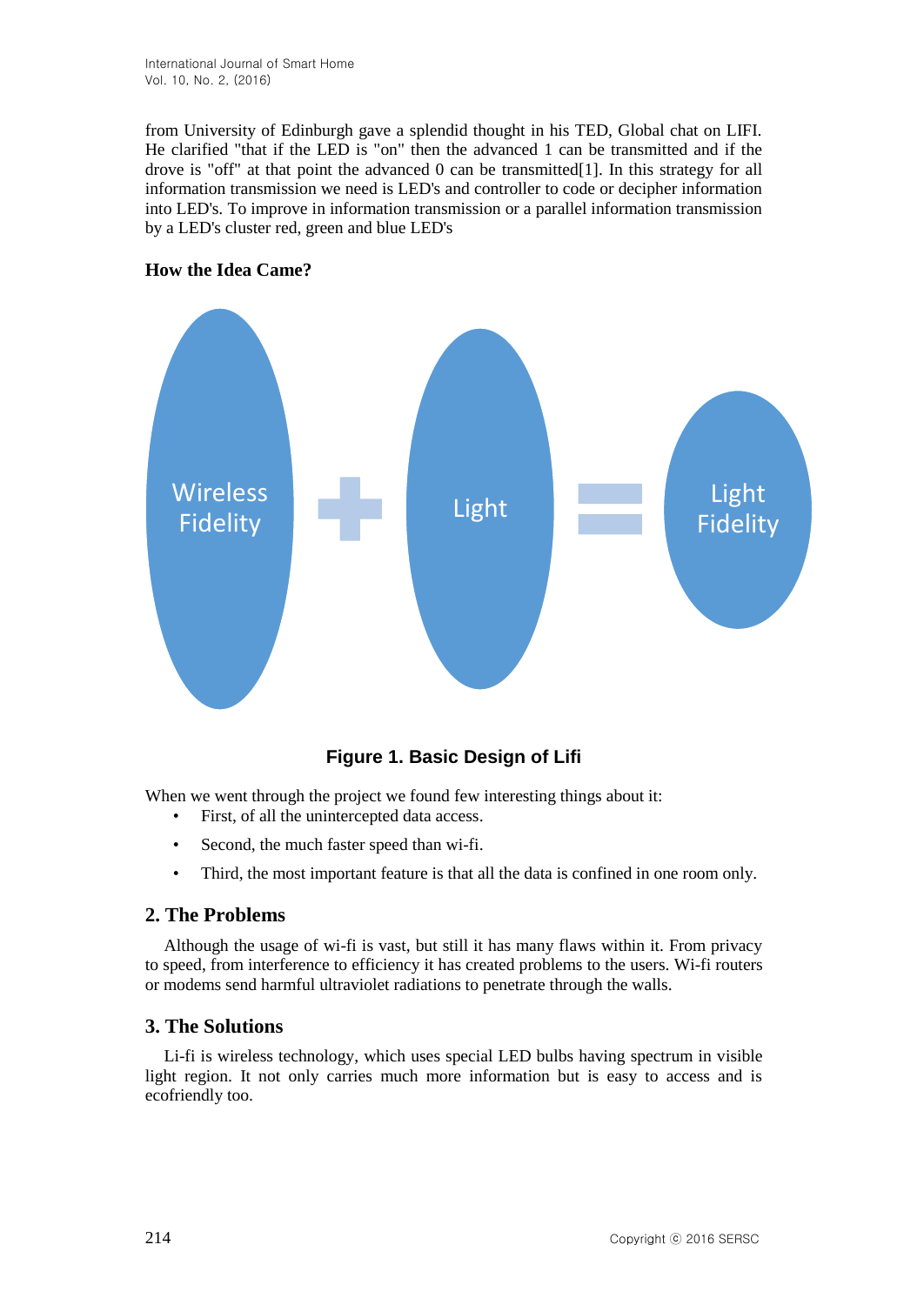### **4. Details**

The idea of Li-Fi was introduced by **'Harald Hass'**, who is working as a German physicist and he proposed this technology as data illumination. According to him, Li-fi can produce data rates more than 10 megabits per second which is much faster than our simple broadband connection which we use in our daily purposes . He says he can see the future where wired connection will be a past[1]. Li-Fi can play a major role as in many fields , as it uses unutilized visible light spectrum to transfer or access data .Li-fi is the future through which data can be accessed in laptops, smart phones etc. with just some LED bulbs and photodetector[2]. Hacking chances would be reduced by it, as this technology cannot penetrate through walls, so data is confined within a specific region. As a result, it can be used in that area where there is more chances of hacking and data loss. Li-Fi is designed for future perspective. However, Li-Fi bulbs are much more efficient and reliable.



### **5. How it is Better?**

**Figure 2. Comparison of Li-fi with Wi-fi**

The figure 2 just shows how Li-Fi is better compared to Wi-Fi. From security to accessing data it has shown positive responses in all fields. Li-Fi could lead to the Internet of Things, which is everything electronic which supports LED bulbs being connected to the internet. It can hook up with our home appliances like our electric kettles, our microwave ovens which support LED bulbs. The traffic lights can communicate with your car lights and vice-a-versa. It is estimated that Li-fi market should have a compound annual growth rate of 82% from 2013 to 2018 and to be worth over \$6 billion per year by 2018 [3]. Li-Fi has the advantage in the areas such as in aircraft cabins, hospitals and power plants without causing electromagnetic interference. Also in underwater, where there is no possibility of data transmission Lifi can play big role in it as deep sea divers or submarines do have facility for LED torch bulbs there. Both Wi-Fi and Li-Fi transmit data over the electromagnetic spectrum, but whereas Wi-Fi uses radio waves, Li-Fi uses visible light which makes it much cheaper than Wi-Fi [4]. While it may take a certain number of years to bring this revolution to our homes, but its potential is quite impressive. In laboratory testing also it has shown great response in terms of speed and security.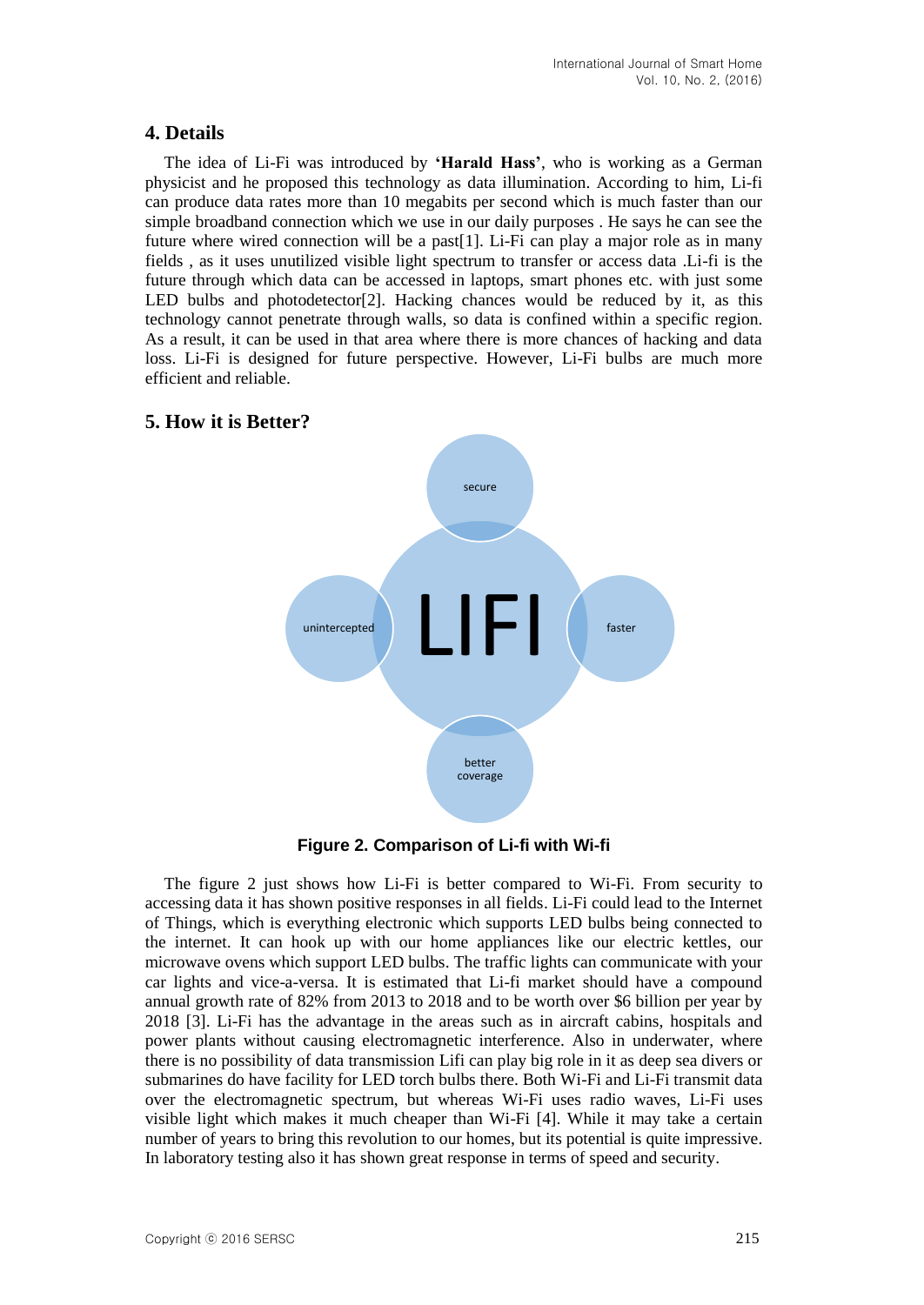# **5. Working**

The working of Li-Fi technology is quiet simple. On one end there will be a light source or LED bulbs on the end there will be light sensor or photo detector. Photo detector will give output in the binary format like 0 or 1 when it will sense the presence of LED bubs.

Now, the question arises how the data can be transmitted through it? Flashing a LED certain times behaves like a trigger and the photodetector detects it. Using more coloured LED or other patterns will transmit different type of data in a different manner.

## **6. Challenges**

The basic disadvantage is that it needs a light source and a photo detector. Other challenges include, how efficiently the data is transmitted. Besides all the plus points, it needs a good response from the users also. Ignoring this just assume a future efficient enough to transmit, access and transfer data just by a LED bulb. Everyone, whether there is hospital or bus or stations accessing data without any problem. Some researcher are working on FPGA based solution for challenges [5-7].

# **7. Future Scope**

Although Li-fi has been installed in many smart cities but still it is under progress. Although it will take a long time to get through its perfect usage. But still it is a big revolution to the humanity. Internet working all over city with just some LED bulbs and a better technology. Just imagine, people sitting under street lights and operating internet with ease.

### **References**

- [1]. S. P. Jones, "Microsoft Research, Cambridge", TED talk, available link www.digitaltrends.com /mobile/light-bulb-li-fi-wireless-internet , **(2011)**.
- [2]. J. Sherman, available link newtecharticles.com/new-li-fi-technology-to-access-internet/, **(2013)**.
- [3]. P. K. Bhardwaj, url: [http://www.mitpublications.org/yellow\\_images/1411458273 \\_logo\\_5.pdf](http://www.mitpublications.org/yellow_images/1411458273%20%20_logo_5.pdf)
- [4]. A. Khan, "How you can use Li-Fi technology for data transmission", url: [www.ismag.com/li-fi-for](http://www.ismag.com/li-fi-for-data%20-broadcasting/)[data -broadcasting/,](http://www.ismag.com/li-fi-for-data%20-broadcasting/) **(2014)**
- [5]. B. Das, A. Kiyani, V. Kumar, M.F.L. Abdullah, B. Pandey, "Power optimization of Pseudo Noise based optical transmitter using LVCMOS IO standard", Power Generation System and Renewable Energy Technologies (PGSRET), **(2015)**, pp.1-7, 10-11.
- [6]. M.F.L Abdullah, B. Das, M. S. N. Shahida, B. Pandey, "Energy-Efficient Pseudo Noise Generator Based Optical Transmitter for Ethernet(IEEE 802.3az)", IEEE/Scopus Int. Conf. on Computer, Communication, and Control Technology (I4CT'15), 21 – 23 April 2015, Kuching, Sarawak, Malaysia.
- [7]. B. Das, M.F.L Abdullah, B. Pandey, "Temperature Control of Pseudo Noise Generator Based Optical Transmitter using Airflow and Heat Sink Profile at High Speed Transceiver Logic IO Standard", Int. Conf. on Sensors, Materials and Manufacturing (ICSMM), **(2015)**; Ho-Chi-Minh, Vietnam.

### **Authors**



Sambhav Gupta, He is a young scientist mainly dealing with energy efficient design, LIFI, and WIFI. He has devoted his life to solve the problem of energy crisis and transmission using light, waves and medium. Sambhav gupta studying in CHITKARA UNIVERSITY, Punjab pursuing B.E degree in computer science department. He is also working in collaboration with Gyancity research lab, India to create globally educational excellence in Industry and Academia. In order to fulfill his duty toward humanity and mother earth, he is amateur researcher too. His area of research is Image Processing, Eco-Friendly Design, Green Computing and Green Communication. The main motive behind his research is to work toward the welfare of humanity and search the solution of basic problem faced by Indian people. Gyancity research lab recognizes his dedication and devotion toward India and shortlist him for young scientist award-2016. That he will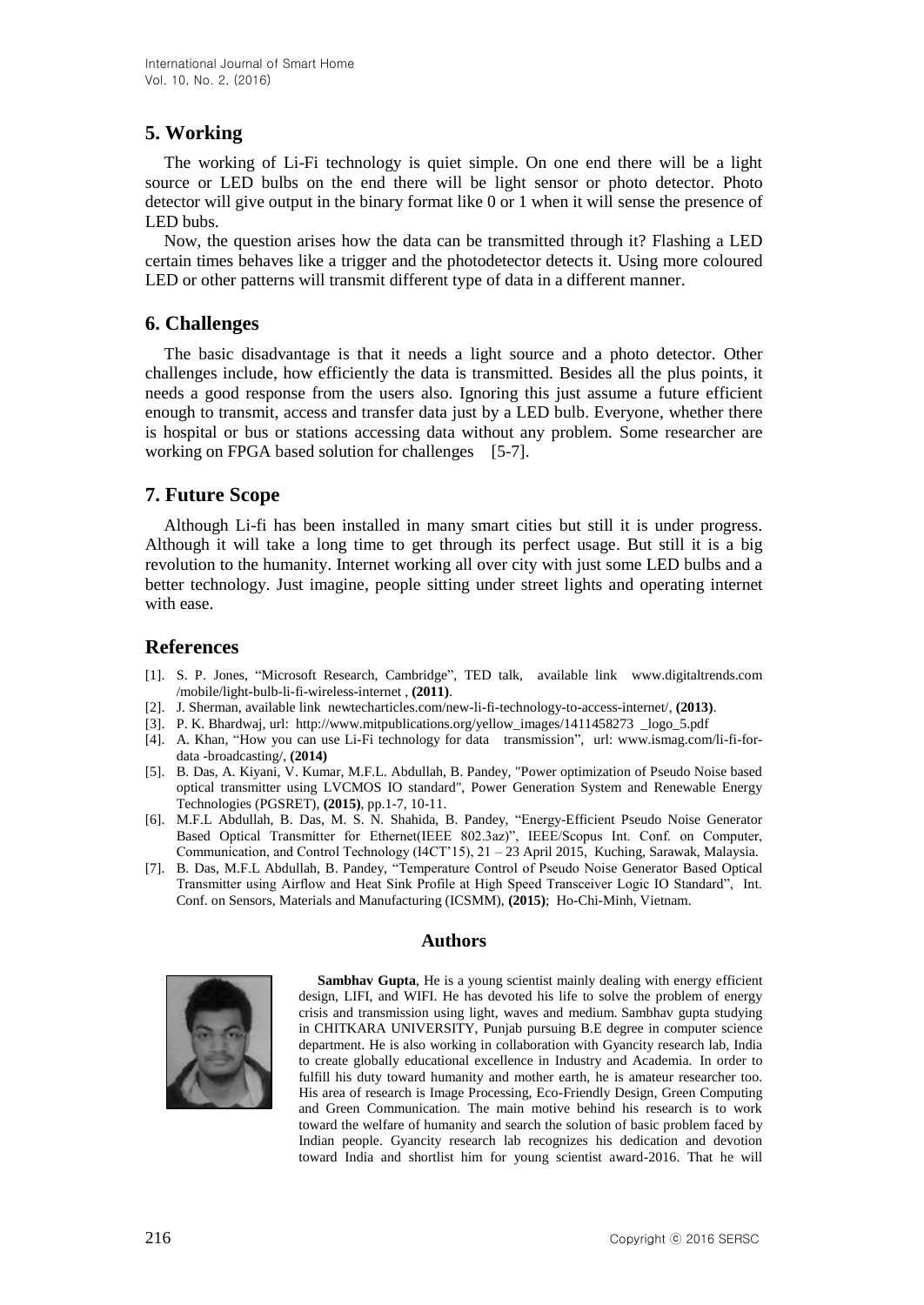receive in Malaysia from D M Akbar Hussain, Professor of Aalborg University, Denmark.



**Sarthak Gupta**, He is currently working in Infosys, bhubhaneshwar, Orrissa. He pursued his B.E degree in I.T department from S.R.M ,Chennai. He is dealing with technical skills and with computer languages like C,C++,JAVA,PHP. He is MTA certified in security and Ethical hacking and EDX certified in social physics.He also worked as trainee in HCl on cloud computing. He is a member of LION's club and working for a NGO PAPERMAN.



**Shashank Pandey**, He who is pursuing his B.Tech from CHITKARA UNIVERSITY PUNJAB in Computer Science is a normal student who keeps on generating ideas and try to modify to the best idea which he have. He has worked on the project MDW(Motion Detector Window ). During his secondary school studies he has taken java as his programming language. He has taken keen interest in automobile sector and in designing the logo of cars. He is also in collaboration with gyancity for generating new ideas and making them alive.



**Saurabh Ranjan**, He is a budding scientist with good coding techniques. He is also doing a research work on motion sensing devices and sensors. Saurabh is studying in Chitkara University pursuing BE degree in computer science technology. He is also working with collaboration with

Gyancity research lab. He is currently working on a project on piracy and open source software.



**Satyam Goel**, He is right now studying in Chitkara University, Punjab and has teamed up with Gyancity research lab to work for more futuristic designs and energy efficient ideas for the nation. He is currently working in IT department of his institute for coding purposes as he is good in C language and JAVA scripting.



**Saurabh Bhatia**, He is a young scientist who is mainly focused on innovation on wireless technologies. He is also doing research on motion sensing devices and sensors. He is studying in Chitkara University, Punjab pursuing his B.E degree in computer science department. His other fields of interest are web development and coding. He is a member of the technical team of IEEE student chapter. He is also working on app development in android.